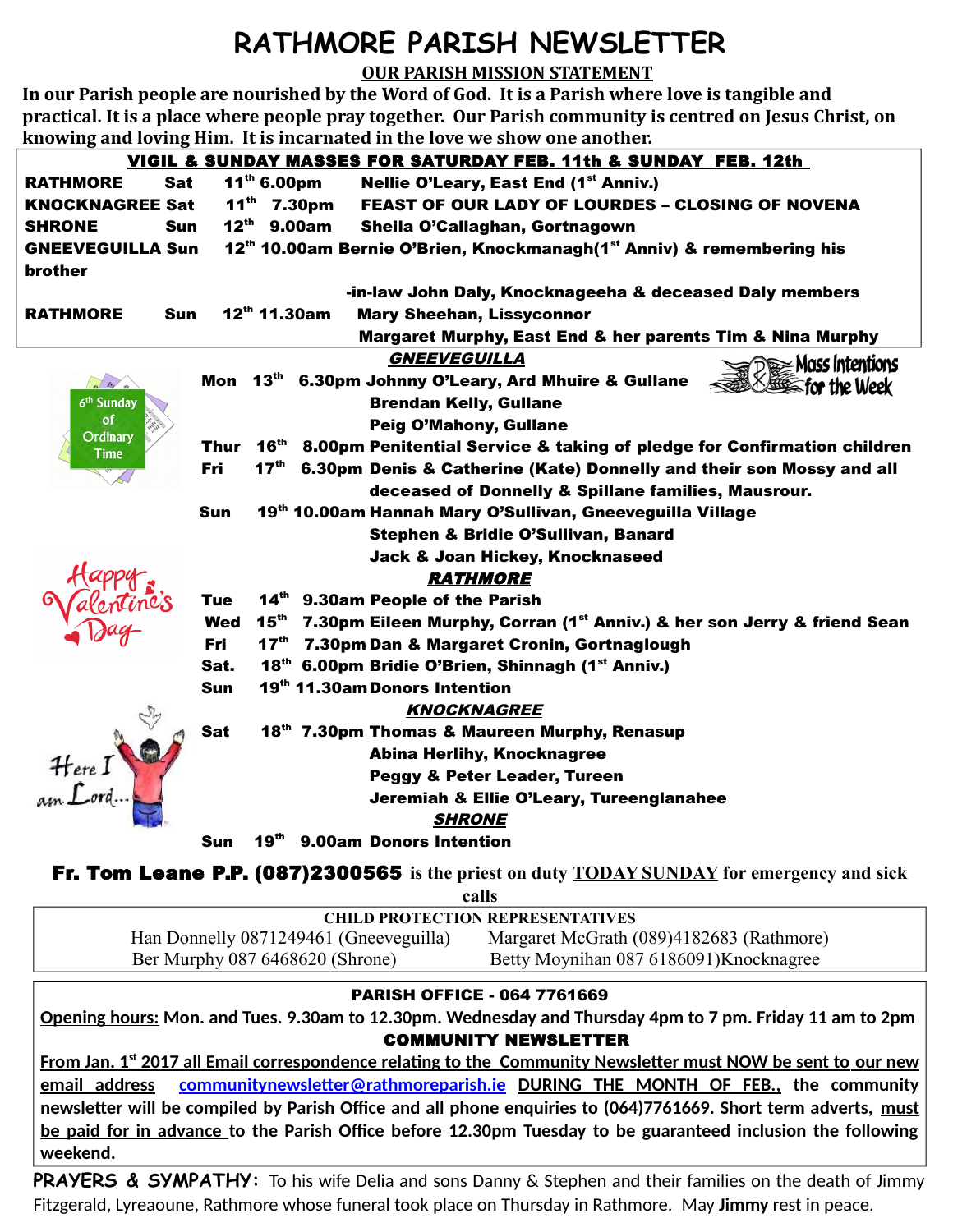**FATIMA CENTERNARY:** A meeting will be held on this **Tues. 13th Feb at Le Cheile Centre, Gneeveguilla, at 9pm.** Anyone who would like to be involved in commemorating Our Lady's apparitions at Fatima would be very welcome to attend this very important meeting. Thank You.

 **EVENING OF REFLECTION FOR ALL EUCHARISTIC MINISTERS IN THE KERRY DIOCESE:**



**DATE: Tues. 21st Feb. TIME: 7 to 10pm VENUE: Ardfert Retreat Centre** You are invited to a reflective evening with Bishop Bill Murphy for all Eucharistic Ministers of the Diocese. This is an occasion for us to stop, reflect and deepen our understanding of God's great gift to us as Ministers of the Eucharist.

 **Please contact Parish Office to confirm your attendance.**

**Thanking You.**

## **ARDFERT RETREAT CENTRE**

**The Faith Prayed:** Fr. Sean Sheehy, Wed. 15th Feb. 7.00pm to 8.30pm.

**Reflection Day with Bishop Brendan Comiskey:** Sat. 18th Feb. (open to all) 10.00am-5.00pm and Sun. 19th Feb. 10.00am-5.00pm (for those in recovery, family & friends).

**'FAITH CANNOT BE JUST WORDS OR BELIEFS, BUT MUST REACH OUT TO OTHERS, ESPECIALLY THOSE IN NEED'** – POPE FRANCIS. Trócaire is looking for volunteers to bring social justice alive in parishes. Information from Fr Michael Moynihan, Trócaire Representative Kerry, 087 6551902 [moyparish@gmail.com](mailto:moyparish@gmail.com) - **or** Sinead Morgan, Trócaire Cork 021 4275622 **-** [sinead.morgan@trocaire.org](mailto:sinead.morgan@trocaire.org)



**Pope Francis invites us to celebrate St. Valentine's Day!** In his document on The Joy of Love (*Amoris Laetitia*), Pope Francis refers directly to Saint Valentine's Day as an opportunity to make the most of traditional religious practices, invite couples to grow in love and help their

children to prepare for their future married life. This is why, as part of the preparations for World Meeting of Families in Ireland in August 2018, we invite you to mark this St. Valentine's Day in a special way. *The WORLD MEETING OF FAMILIES 2018 office has prepared flyers with ideas on how to mark this special day and gift tokens that you can give to your loved ones this 14th February. These are available in each Cathedral across Ireland, Veritas Shops and Accord centres and can also be downloaded from the WMOF2018 website: [www.worldmeeting2018.ie](http://www.worldmeeting2018.ie/) The tokens include: a technology-free evening to do an activity of your choice; set aside time for prayer, go for a hand-in-hand walk together; a special dinner cooked by me, loads of tender hugs; a journey down memory lane: take time to remember how we met and have grown together; pray together as a couple.* We also invite you to subscribe to the WMOF2018 newsletter to receive the latest updates on preparations for World Meeting of Families 2018 by email <http://www.worldmeeting2018.ie/contact>and follow us on social media: Facebook [www.facebook.com/wmof2018](http://www.facebook.com/wmof2018) and Twitter [www.twitter.com/wmof2018](http://www.twitter.com/wmof2018)

**SHEP - 'CARING FOR OUR WELL-BEING' COURSE:** This short course will give you an

opportunity to learn **how to care better for you**. The course will also involve **fun, nourishing activities which support well-being.**

**Start Date: Monday 20th February Time: 7-9.30pm (8 weeks) Venue: The SHEP Office, Park Road Killarney Cost: Free (supported by SHEP) For more information or to book a place, call Deirdre on 087-7728089**

*Our Parish website is up and running …. [www.rathmoreparish.ie](http://www.rathmoreparish.ie/)*

Information available there includes:

- Information on Weddings, including readings and Baptism including Baptismal form.
- Planning Form and readings for Requiem Mass
- Copies of the Parish Bulletin and Community Newsletter
- Daily & Sunday Mass Readings
- Information on our Cemeteries.
- Information on Parish Groups and Committees.